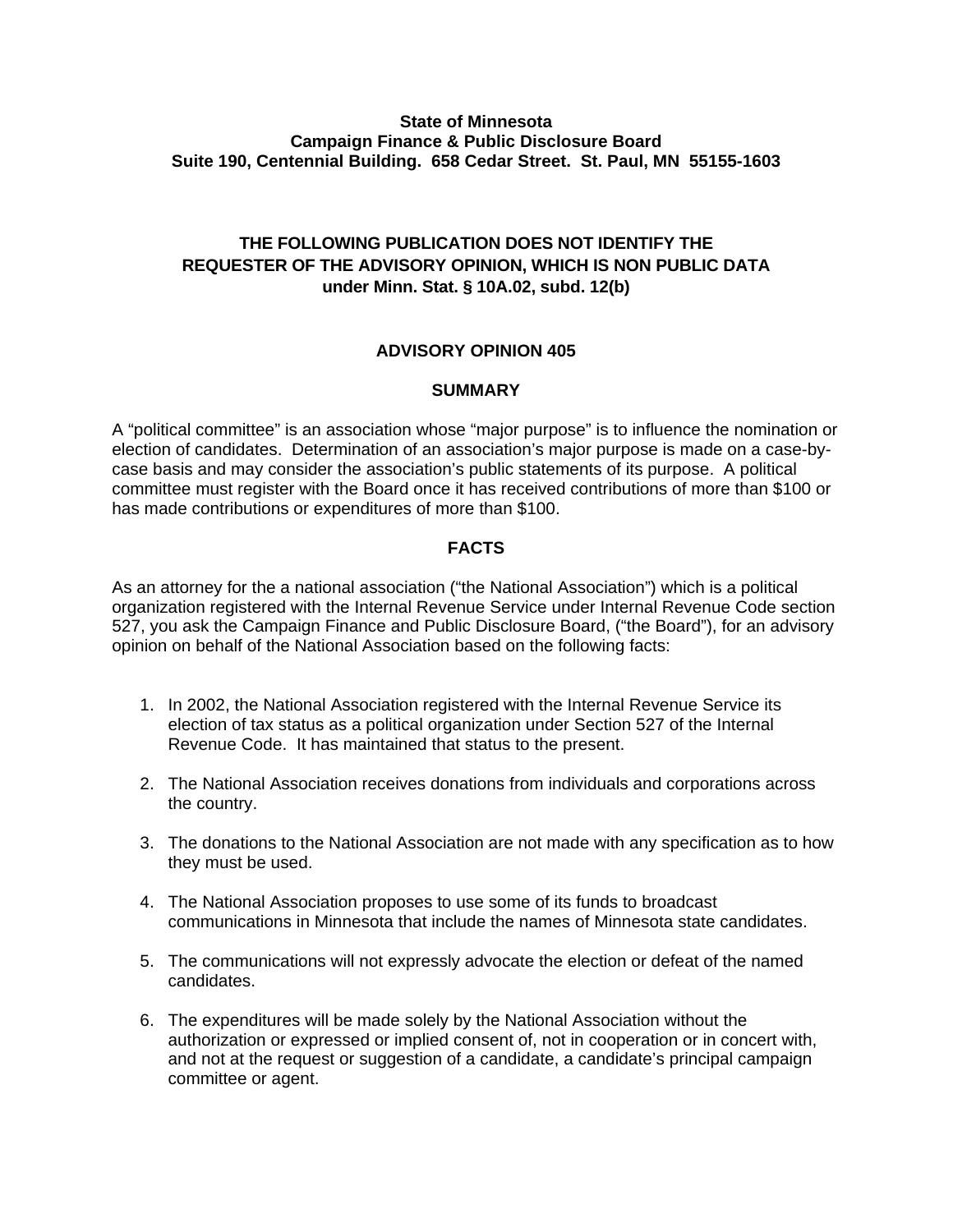- 7. The National Association maintains a Web site at which it publishes information about itself and its activities.
- 8. The home page of the National Association web site states that its mission is to elect candidates at the state level who support its political agenda.
- 9. An "About Us" page at the National Association web site states that its mission is to elect state candidates and that it does this by recruiting candidates and providing them with support.
- 10. In a response to a question from Board staff regarding the major purpose of the National Association, an attorney for the National Association stated:

"The first and foremost purpose of [the National Association] is to promote and incorporate our principles in public policy debates. This is most efficaciously accomplished by electing more like-minded candidates at the state level in various states. But this purpose is also accomplished by issue advocacy communications for which [the National Association] engages its resources as it deems them appropriate."

11. The National Association also states that it has not determined if it will become active in Minnesota and if it does, what its mission will be.

#### **Issue (as stated by the requester)**

If the National Association were to broadcast communications that mention the name of Minnesota state candidates without expressly advocating their election or defeat, would the National Association be required to register as a political committee or a political fund or be otherwise regulated under Minnesota Statutes Chapter 10A?

# **Opinion**

The National Association frames its request in terms of hypothetical political messages that it may broadcast in Minnesota. It asks if the broadcast of those messages would require it to register a political organization and be regulated by the provisions of Minnesota Statutes Chapter 10A.

While the National Association's emphasis on the content of its intended messages may be relevant in examining whether registration with the Board is required, an analysis of the association itself must be completed first in order to determine which of two very different statutory schemes requiring registration is applicable.

# **Political committees and political funds**

Minnesota law recognizes two types of associations other than party units and candidates' principal campaign committees. Those organizations are (1) a political committee and (2) any other association involved in the political process that is not a political committee. Since the two types of organizations are mutually exclusive, the requester must, as a matter of law, fall within one of the categories.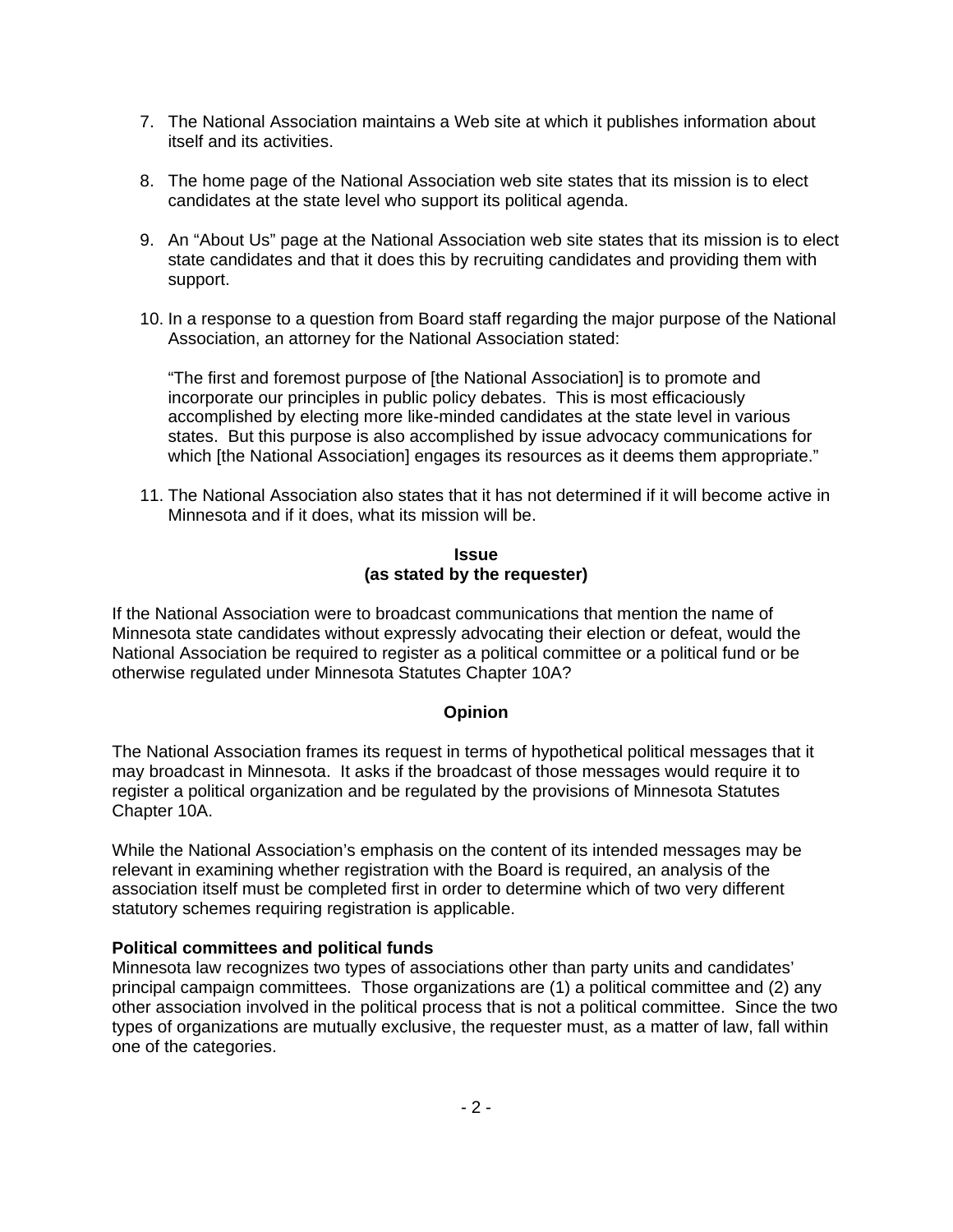In Minnesota, a political committee is defined as an association whose "major purpose" is to influence the election of a candidate or candidates. Minnesota Statutes, Section 10A.01, subd. 27. Any association that does not meet the "major purpose" test is not a political committee.

The state's interest in regulating the political activity of an association whose major purpose is to influence the state's elections is significantly stronger than the state's interest in regulating intermittent political activity of an association that exists for other purposes. As a result, the registration requirements applicable to the two types of associations under Minnesota Statutes Chapter 10A are significantly different from one another.

An association that is a political committee must register itself with the Board; that is, the organization is the registered entity. The threshold for registration of a political committee is the receipt or expenditure of more than \$100.

An association that is not a political committee, but engages in specified regulated spending in Minnesota must establish a fund, typically a bank account with a treasurer, and that fund, rather than the entire association, registers with the Board. The association then reports on the activities of its political fund, but not on the financial activities of the entire association. The threshold for registration of a political fund by an association that is not a political committee is the making of more than \$100 in contributions to or approved expenditures on behalf of a candidate, or the making of more than \$100 in independent expenditures expressly advocating the election or defeat of a candidate.

Determining whether an association must register with and report to the Board begins with an examination of whether the association is a political committee or not. Once that determination has been made, the association's political activities are examined in the context of the applicable statutes to determine whether a registration threshold has been met.

# **The Definition of a Political Committee**

In construing statutes, the Board is bound by the statutory Canons of Construction and by common law. Minnesota Statutes, Section 645.08 (1) provides the most basic rule of statutory construction:

"words and phrases are construed according to rules of grammar and according to their common and approved usage".

The Board also looks to legislative intent, and is guided by the statutory presumptions provided in Minnesota Statutes, Section 645.17. Among those presumptions are the following:

"the legislature does not intend to violate the Constitution of the United States or of this state" and;

"when a court of last resort has construed the language of a law, the legislature in subsequent laws on the same subject matter intends the same construction to be placed upon such language"

With the rules of construction and legislative intent in mind, the Board must determine whether the National Association is a political committee.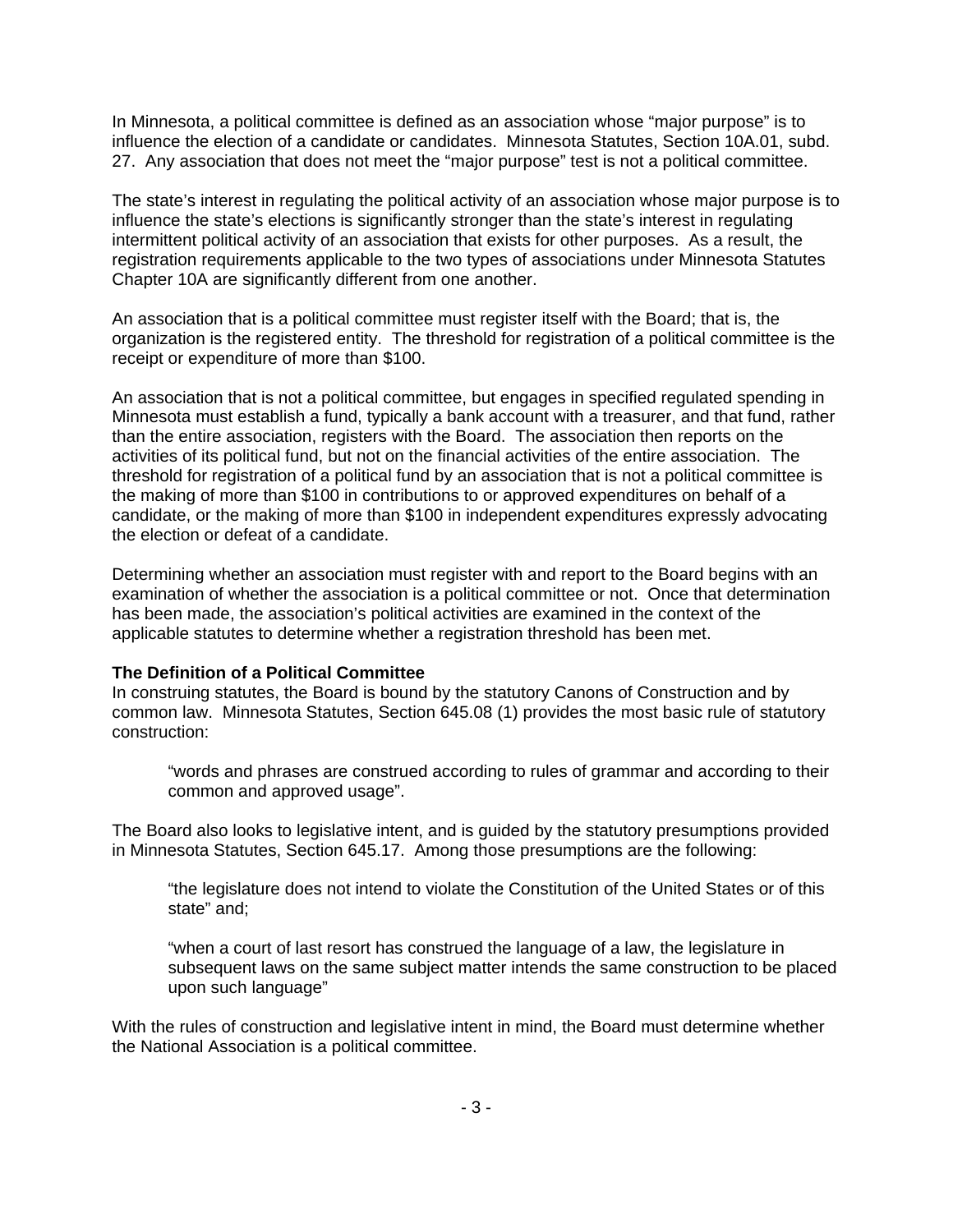A "political committee" is "an association whose major purpose is to influence the nomination or election of a candidate or to promote or defeat a ballot question, other than a principal campaign committee or a political party unit".

Clearly the National Association is not a principal campaign committee, which is a candidate's election committee, and it is not a party unit. It will not be involved in actions to promote or defeat ballot questions. The question then becomes:

Is the National Association's major purpose to influence the nomination or election of candidates?

Under federal law, a "political committee" is required to register and report if it makes expenditures or raises contributions exceeding a specified level. Expenditures and contributions under federal law, are defined based on whether they are "for the purpose of . . . influencing" a nomination or election.

The U.S. Supreme court found the language impermissibly broad since the phrase "political committee" could apply to any group and the "for the purpose of influencing" language could include speech that would be protected by the First Amendment. However, the Court noted that the lower courts had construed the words "political committee" more narrowly. The Court said that "to fulfill the purposes of the [federal] Act, [the words "political committee"] need only encompass organizations that are under the control of a candidate or the major purpose of which is the nomination or election of candidates."

The Court went on to say that:

"Expenditures of candidates and of 'political committees' so construed can be assumed to fall within the core area sought to be addressed by congress. They are, by definition, campaign related." *Buckley v Valeo*, 424 U.S. 1 at 79.

In Minnesota, no such construction of the term "political committee" is required since the legislature included the narrowing "major purpose" language into the statutory definition.

The Minnesota Supreme Court considered the definitions of political committee and political fund in *MCCL v Campaign Finance and Public Disclosure Board*, A04-2376, 2005. The matter was before the Court on a certified question from the United States District Court.

In reviewing construction of the Minnesota definition of a "political committee", the Minnesota Supreme Court, commenting on the federal district court opinion said:

"Therefore, consistent with *Buckley*, the federal district court construed the definitions of 'political committee' to require that an organizations major propose be the nomination or election of a candidate . . . "

The Minnesota Court continued by recognizing that the *Buckley* construction of a "political committee" as an organization whose "major purpose" was to influence the nomination or election of a candidate results in an assumption that all spending by such an organization is, by definition, campaign related.

Specifically, the Minnesota court stated:

"Thus, as to expenditures, *Buckley* held that *all* expenditures of political committees (groups under the control of a candidate or the major purpose of which is the nomination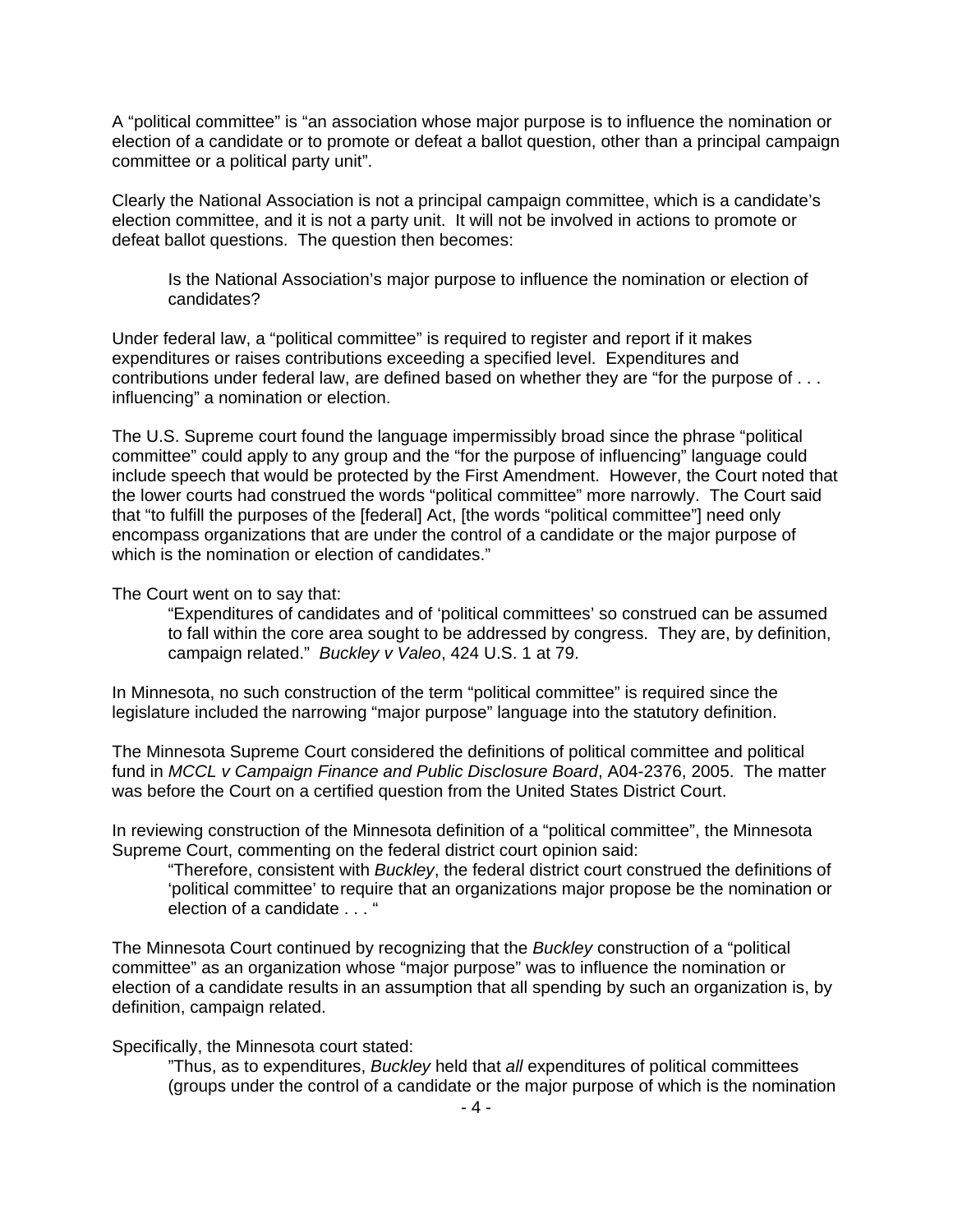or election of a candidate) are subject to regulation because they are campaign-related by definition . . ." *MCCL*, Supra.

Because of the similarity of Minnesota's statutes to those construed by the Supreme Court in *Buckley*, the Minnesota Court indicated that it considered the *Buckley* court's construction to be controlling with respect to the Minnesota definitions of political committee and political fund.

Having recognized the difference between a political committee and an organization whose major purpose is other than to influence the nomination or election of candidates, the Minnesota Court answers the certified question by stating that the phrase "to influence the nomination or election of a candidate . . . *may* be narrowly construed" [emphasis added] to limit application of the phrase where necessary to avoid constitutional problems of vagueness and overbroad application.

While the Board recognizes that a narrowing construction is necessary when applying the "to influence" language to an association whose major purpose is something other than to influence the nomination or election of candidates, both *Buckley* and *MCCL* make it clear that such a narrowing construction is not constitutionally required when the association under consideration is one whose major purpose is to influence the nomination or election of candidates.

#### **Application of the Definition of a Political Committee**

In Minnesota, only an association "whose major purpose" is to influence the nomination or election of candidates is a political committee. The plain language of the Minnesota definition suggests that an association will have only one major purpose and other purposes will be subordinate to that purpose.

The determination of an association's major purpose requires the flexibility of case-by-case analysis. This analysis may take place through the advisory opinion process prior to the time that the association engages in political activities or through the investigatory process of a compliance action after the association's political activities have commenced. For an example of an investigative determination, see *The Matter of the Complaint of Richard V. Novack Regarding Minnesota Majority* 

*(*http://www.cfboard.state.mn.us/bdinfo/investigation/120208MN\_Majority.pdf) in which this Board found that the association's major purpose was something other than to influence the nomination or election of candidates and registration with the Board was not required.

An analysis of an association's purpose may begin with statements that the association makes about itself. In the immediate case, the Board finds those statements to be determinative. The Association's statement of its mission, as reproduced in item number 8 of the facts and further explained in item 9, makes it clear that the this is a single purpose association. It may achieve its purpose by various means, but its major purpose is to influence state elections for offices below that of governor.

Further examination of the Association's strategy from its "About Us" page explains that by electing state officials the Association helps build a group of candidates who can move on to national office. The page further details the process the Association uses to determine which candidates to help and the types of assistance it can provide.

The Association's attorney, in response to a Board inquiry stated that "[t]he first and foremost purpose of the National Association is to promote and incorporate our organization's principles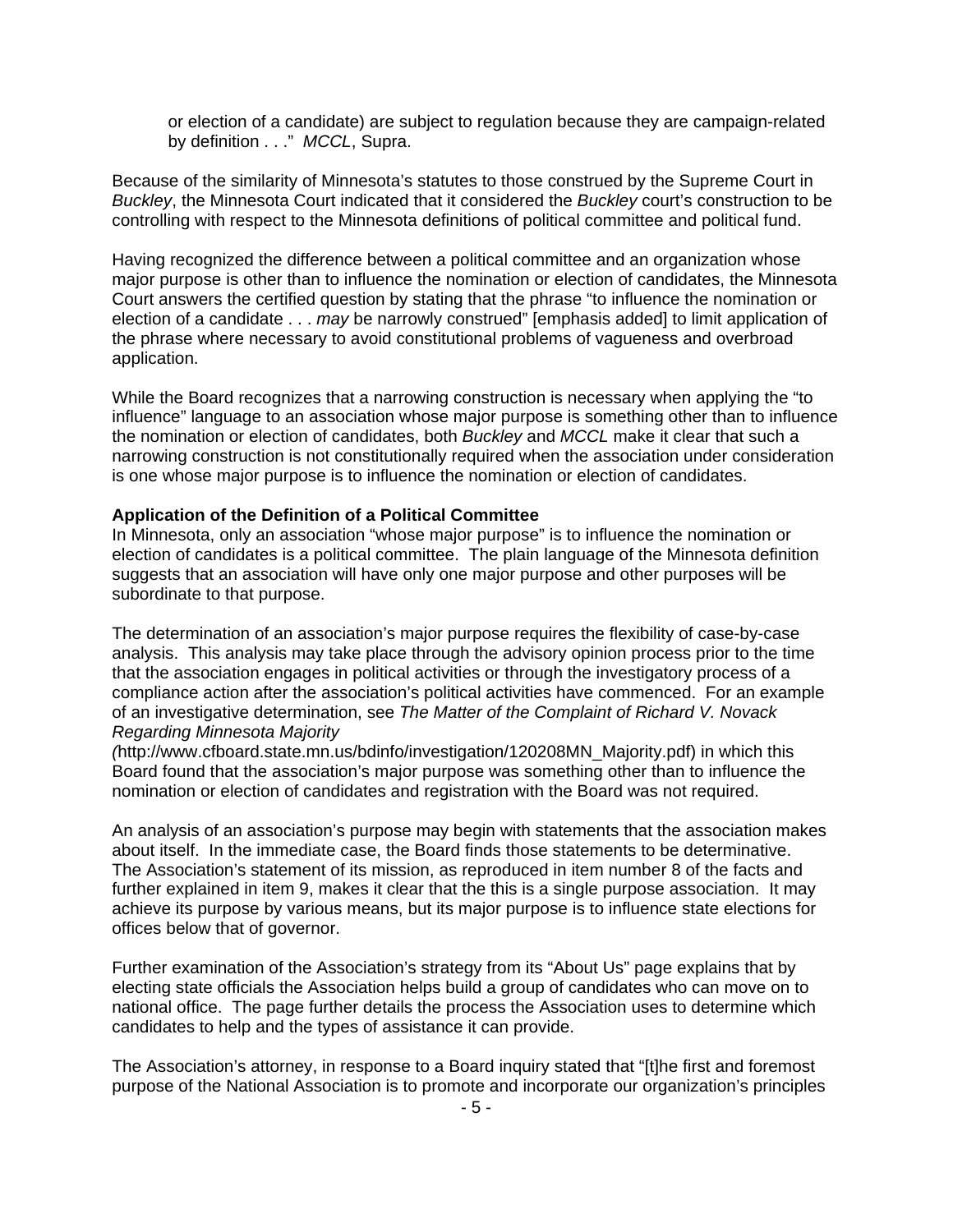in public policy debates." However, this statement is not convincing given the extensive public statements the Association makes about itself outside the context of an advisory opinion request.

#### **The Political Committee's Registration Requirement**

Having determined that the Association is a political committee under Minnesota statutes, the Board next examines the registration requirements applicable to it. Consistent with *Buckley* and *MCCL*, the Board is entitled to assume that all spending by the Association in Minnesota is for political purposes.

A political committee in Minnesota is required to register with the Board if it makes a contribution of more than \$100 to an entity registered with the Board, receives contributions in excess of \$100, or makes expenditures in excess of \$100. Minnesota Statutes, Section 10A.14, subd. 1.

A "contribution" is any money or item of value given to or by a political committee. Minnesota Statutes, Section 10A.01, subd. 11. An "expenditure" is a purchase or payment to influence the nomination or election of candidates. Since a political committee, by definition exists for the purpose of influencing the nomination or election of candidates, all of its spending is assumed be for at purpose.

Minnesota's registration threshold amounts suggest that if the National Association begins activities in Minnesota, it will almost immediately be required to register a Minnesota political committee and comply with the requirements of Minnesota Statutes Chapter 10A.

The National Association's election of Section 527 tax status also constitutes evidence of its major purpose. An association electing Section 527 tax status is voluntarily self-identifying itself as a "political organization". A political organization is an association "organized and operated primarily for the purpose of . . . directly or influencing or attempting to influence the selection, nomination, election, or appointment" of a person to federal, state, or local office. Since the National Association limits its activities to state level elections, its election of Section 527 status places it squarely within the definition of a political committee under Chapter 10A.

# **The Registration, Disclosure, and Limits Provisions of Minnesota Statutes Do Not impose a Significant Burden on the Association's First Amendment Rights**

It is important to recognize that the requirements of Minnesota Statutes Chapter 10A with which the National Association will be required to comply include only minimal limitations on its freedom to act in the political arena.

To assist the National Association in complying with Chapter 10A, the Board provides the following summary of requirements with which the National Association must comply if it begins activities in Minnesota.

To function as a political committee in Minnesota, the National Association will be required to open a separate bank account for its Minnesota operating entity and establish recordkeeping that separates Minnesota financial activities from those undertaken in other states.

Only contributions specifically designated for the Minnesota political committee may be placed in its separate depository account.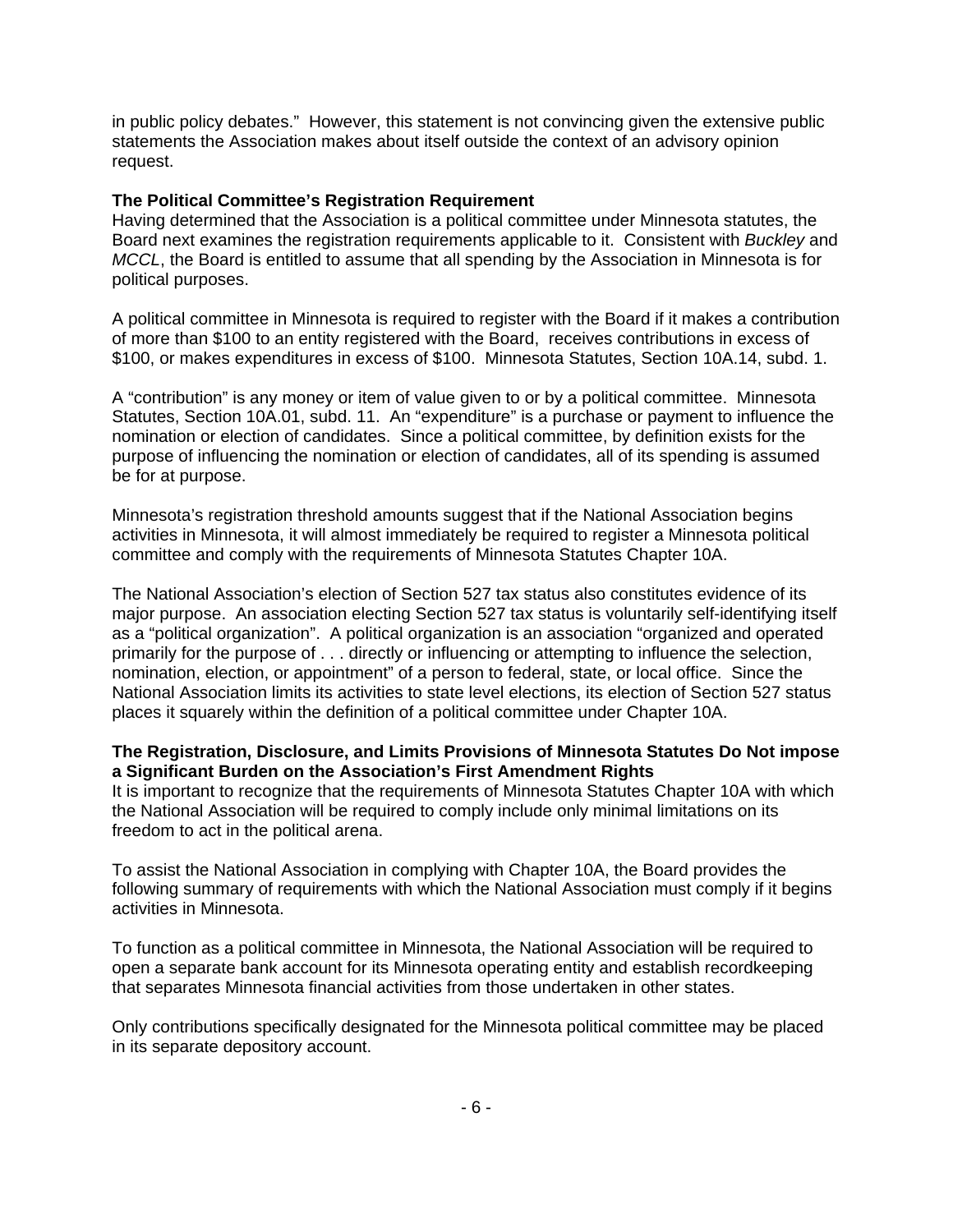The Minnesota political committee may accept contributions from individuals and from party units or other political committees or funds registered with the Campaign Finance Board without limit as to time or amount.

Corporations are prohibited from donating to political committees in Minnesota. Minnesota Statutes, Section 211B.15. A Minnesota political committee is prohibited from accepting contributions aggregating more than \$100 from an association not registered with the Board without significant statutorily prescribed disclosure by the donor. Minnesota Statutes, Section 10A.27, subd. 13).

Because of the limit on transfers from unregistered associations, the National Association (which itself will not be registered with or reporting to the Board) may not directly transfer more than \$100 and may not provide free services (a donation in kind) valued at more than \$100 to the Minnesota political committee. Since the National Association's funds include corporate contributions, it is possible that *any* transfer of money or services from the National Association to the Minnesota political committee would be prohibited by §211B.15. Minnesota Statutes Chapter 211B is not within the jurisdiction of the Board to interpret; however, §10A.02, subd. 6, permits the Board to provide information about the limits impose by §211B.15.

Solicitation of donations to the Minnesota political committee may be made by the National Association as long as the Minnesota political committee reimburses the National Association for its proportionate share of the cost of the solicitation. The National Association may solicit directly for the Minnesota political committee (subject to the requirement that it be paid for the cost of doing so). Donors should be directed to make their donations payable to the Minnesota committee. The National Association could also include the Minnesota committee in a general solicitation as long as donors direct their donations to the Minnesota committee.

It is not permissible for the operators of the National Association to decide which undesignated funds go to the Minnesota committee and which go to the National Association's general treasury. In that case, the Board would consider the undesignated donation to be a donation to the National Association which then further donates it to the Minnesota committee in violation of Minnesota Statutes, Section 10A.27, subd. 13.

The National Association may provide administrative and other support to the Minnesota committee as long as it is reimbursed for the fair market value of any support or services provided.

The Minnesota committee will have no limits on the amount it can spend on independent expenditures, issues ads, or for general purposes. It will be limited on the amount it can donate in money or support directly to candidates, but may contribute without limit to party units and other political committees or funds registered with the Board (except that it may not donate to a political party legislative caucus committee while the legislature is in session).

The Minnesota committee will be required to file periodic reports disclosing all of its receipts and spending, itemizing transactions that exceed \$100.

 $Is sued$  June 2, 2009

 A. Hilda Bettermann, Chair Campaign Finance and Public Disclosure Board